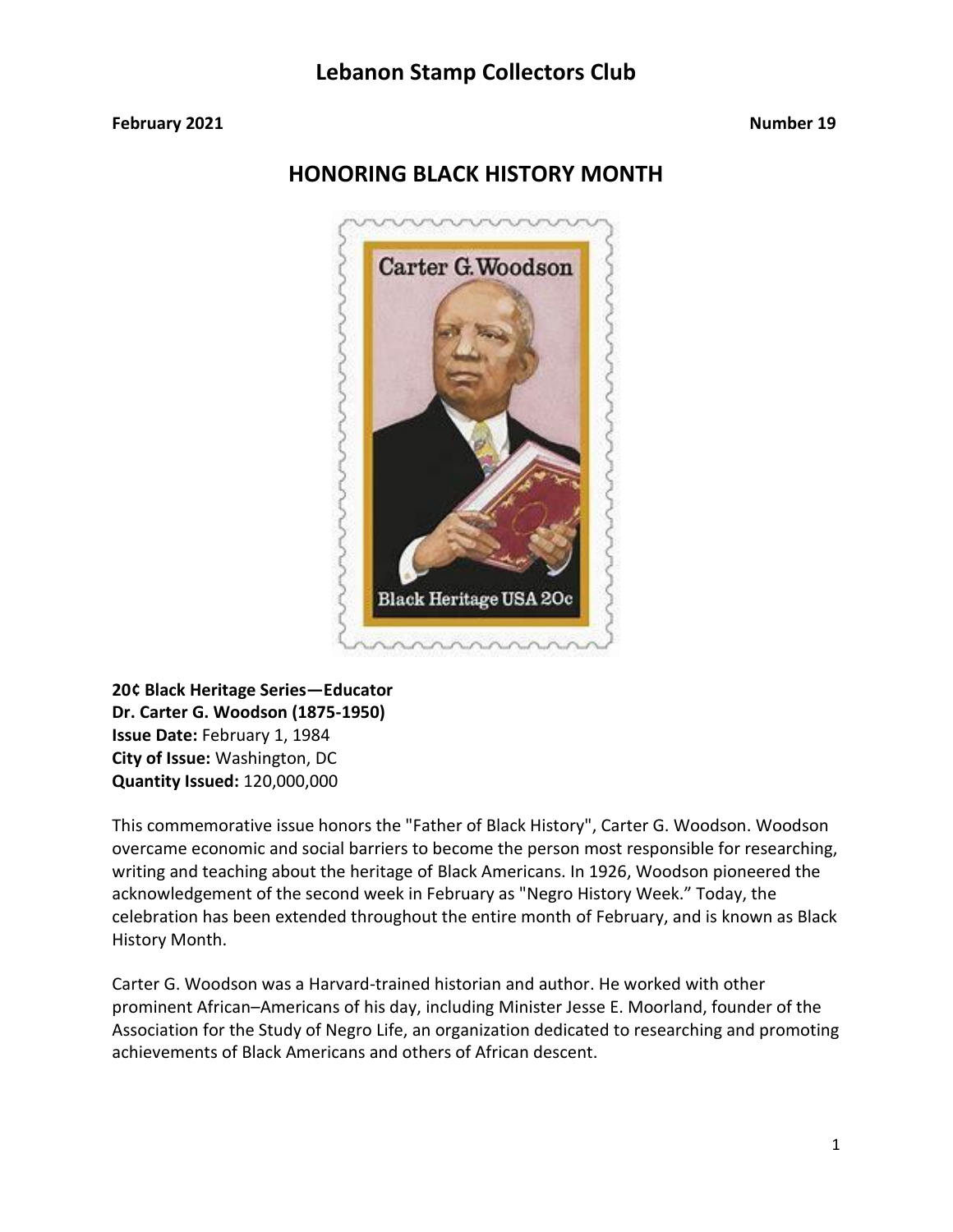President Gerald R. Ford officially recognized Black History Month in 1976, calling upon the public to "seize the opportunity to honor the too-often neglected accomplishments of Black Americans in every area of endeavor throughout our history." Since then, every U.S. president has officially designated the month of February as Black History Month. – James Joppy

Accessed 1/8/2021, U.S. Postal Service - [https://uspsblog.com/celebrating-black-history](https://uspsblog.com/celebrating-black-history-month/)[month/](https://uspsblog.com/celebrating-black-history-month/)

African American Heritage Stamp Club, Stamps.org

Ebony Society of Philatelic Events and Reflections,<https://www.esperstamps.org/>

National Museum of African Americans on Stamps,<https://www.nmaas.org/>



## **A man of science and mathematics**

On a trip to Annapolis a few years ago, my wife and I discovered a neat little museum nestled on one of the charming wheel-spoked streets of Maryland's capital. The Banneker-Douglass Museum is Maryland's official museum of African-American heritage. Housed in a former African Methodist Episcopal church, the museum has a community focus which is a fitting tribute to both of its namesakes; Benjamin Banneker and Frederick Douglass were natives of Maryland, and both are larger-than-life figures of African-American heritage.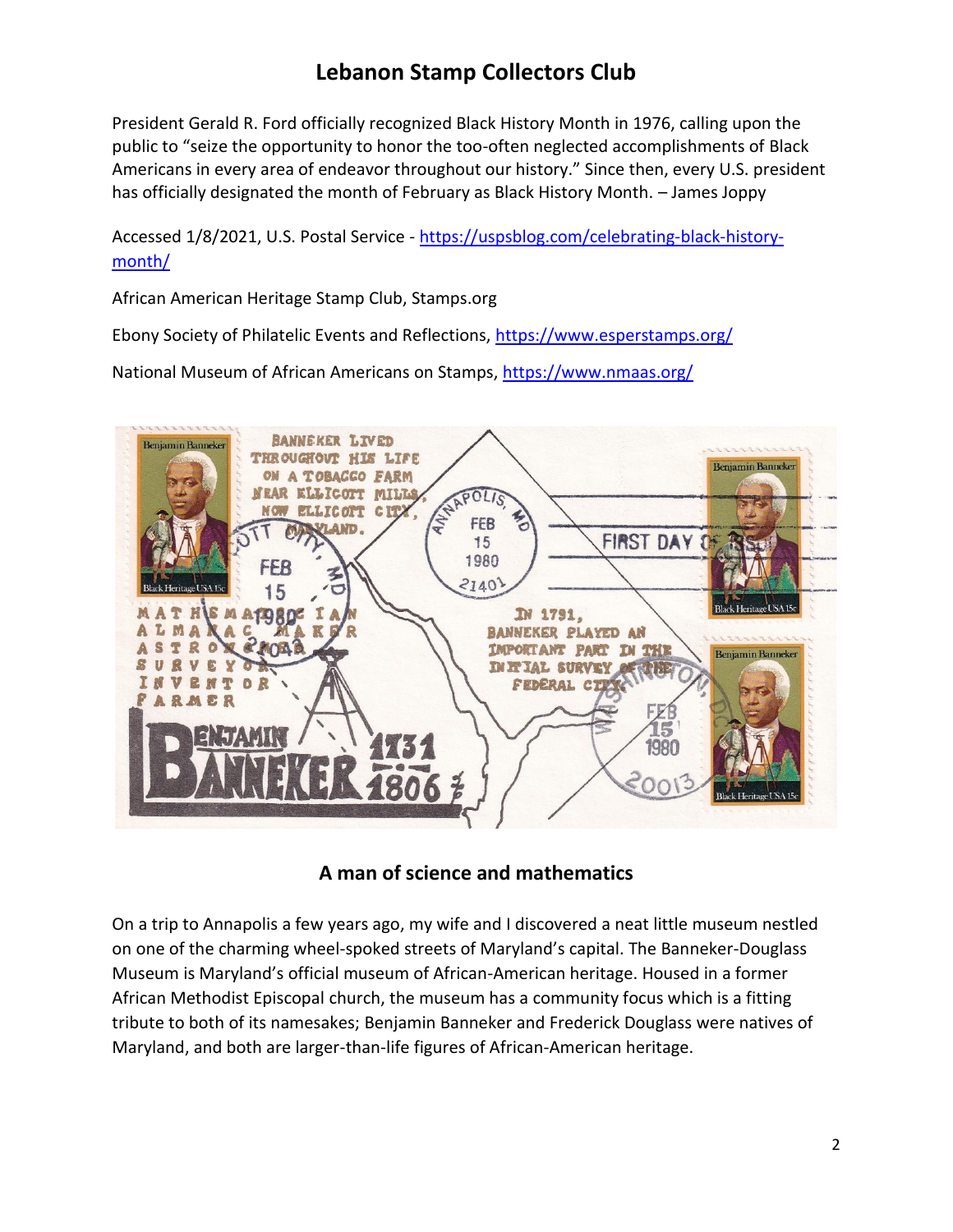Mr. Douglass was first memorialized on a stamp in the Prominent Americans series (1967). His likeness may also be found in your pocket, as an America the Beautiful quarter bearing his likeness was released in 2017. Mr. Banneker, a man of science and mathematics, helped to survey and plan Washington DC, and was memorialized on a stamp in 1980. For more information, visit the **[Banneker-Douglass Museum \(maryland.gov\)](https://bdmuseum.maryland.gov/)** website. - Scott Ney



# **A Civil Rights Hero in Canada**

In 1955, the momentum behind the civil rights movement in the United States became unstoppable with the Montgomery Alabama bus boycott. The non-violent refusal by Mrs. Rosa Parks to give up her seat on the bus to a white person is remembered as the act that set the boycott in motion. A decade earlier, a woman in the Canadian province of Nova Scotia made history for refusing to give up her seat in a segregated movie theater. She received a Canadian postage stamp in 2012, an honor long overdue. Her story is summarized on the back of this first day cover:

*When Halifax-born beauty shop owner Viola (Davis) Desmond's car broke down in New Glasgow, NS, on November 8, 1946, the 32-year-old decided to wait out the repairs at a movie at the Roseland Theatre. Unaware that African-Canadians were expected to watch from the balcony, she refused to leave her ground floor seat when asked and was dragged out, injuring her hip. She spent the night in jail, sitting upright, still wearing her white gloves. The following*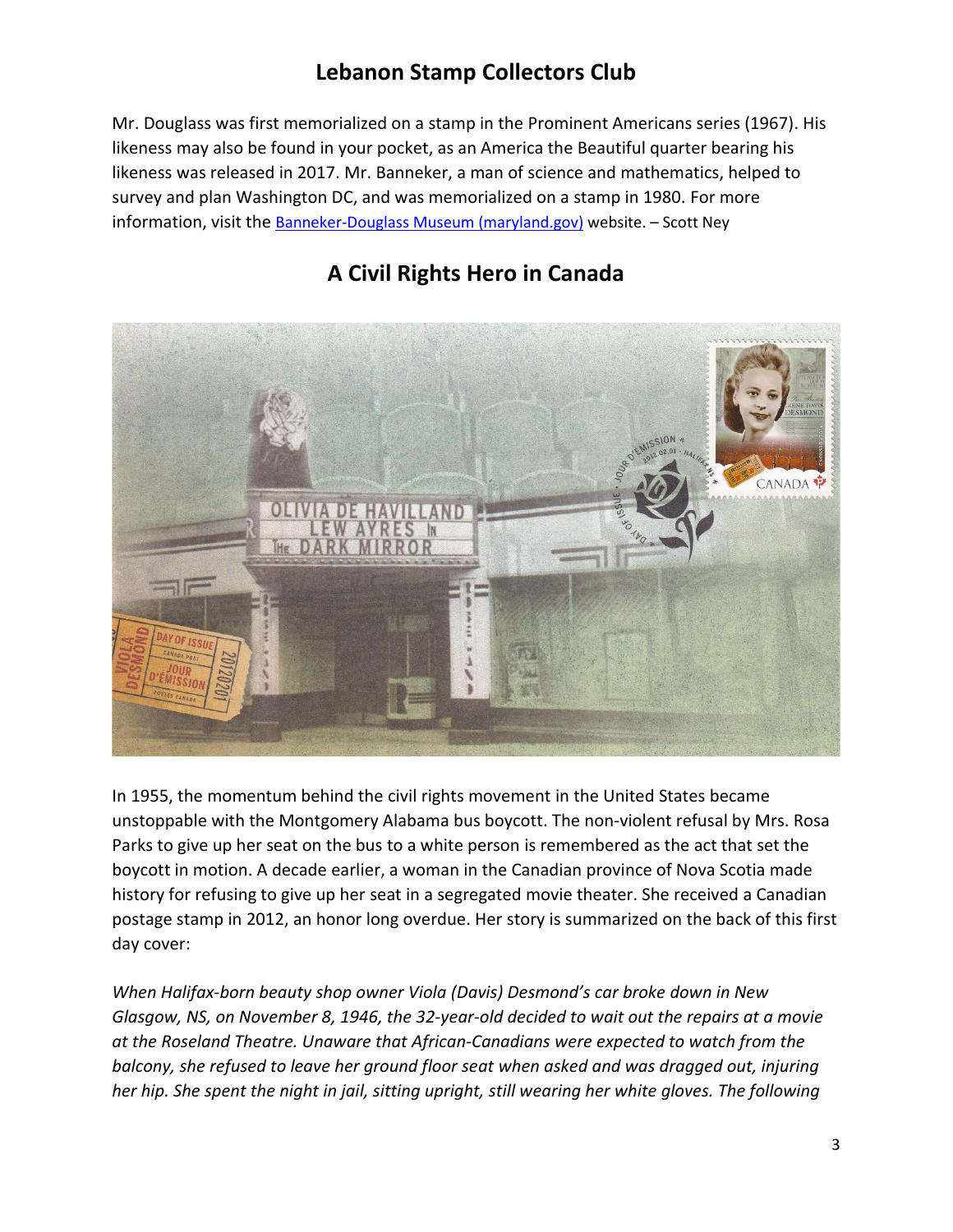*morning she was charged with defrauding the province of the one-cent difference in the tax between the ground floor and the balcony seat and paid a \$20 fine. Thanks to Desmond's ensuing court case, Nova Scotia dismantled its segregation laws, and more than six decades later Desmond, who passed away in 1965, was pardoned by the province.*

A few years after her stamp was issued, in 2018, the same portrait of Viola Desmond graced the face of the \$10 bill in Canada. – Scott Ney

## **Impressive Stamp Art**

Stamp collecting isn't just about filling spaces in albums and mounting stamps onto exhibition pages. Stamps can also be turned into excellent pieces of art. Check out this video to see some very cool creations made with common stamps. It will arouse the creative side of your brain, and make you yearn for the big stamp shows that we've missed out on over the past year. Did you know that there was a time when people used Penny Blacks as wall paper? You can watch this video on YouTube, or without ads by visiting The National Museum of African Americans on Stamps [\(www.nmaas.org\)](http://www.nmaas.org/) and selecting the Events and Activities tab; scroll down, and on the right you will see the "Be Creative-Stamp Art" video. – James Joppy [\(164\) Impressive Stamp Art at](https://www.youtube.com/watch?v=-sZC-Jpm5dg)  [London Stampex -](https://www.youtube.com/watch?v=-sZC-Jpm5dg) YouTube

## **Calendar of Events (Courtesy of the PSLC)**

We are planning in 2021 to hold **Virtual Bi-Monthly Meetings**, which shall begin promptly at 6:30 PM and run for ~90 minutes via Zoom video conferencing. For details to attend these meetings please contact [Paul Petersen](mailto:pcpetersen@comcast.net) via email (pcpetersen@comcast.net) or call +1 (717) 299-5640. We usually hold a brief business meeting led by President DiComo, followed by our keynote speaker(s) and a Show & Tell, where Members & Guests can share in a few minutes their favorite stamp, cover, or other philatelic item(s) and take a question or two. We look forward to seeing you! And it is never too late to start planning ahead – speakers are requested. Please contact [Paul Petersen.](mailto:pcpetersen@comcast.net)

• February 10: *1890: The Jubilee Celebrations of the Penny Post*, by Michael Bach. With the issuance of the world's first postage stamp fifty years earlier by the U.K in 1840, many other countries followed suit. Along with the stamps often came some degree of needed postal reform. Reformer Rowland Hill agitated sufficiently until many of his ideas became law including uniform penny postage across the land. With this came improved literacy, greater communication, and a spawn of new businesses. In 1890, the 50th anniversary of this all was celebrated across the land. There were exhibits, gala events, speeches, and ephemera of all kinds. Member and collector Mike will elucidate this splendid Golden Anniversary.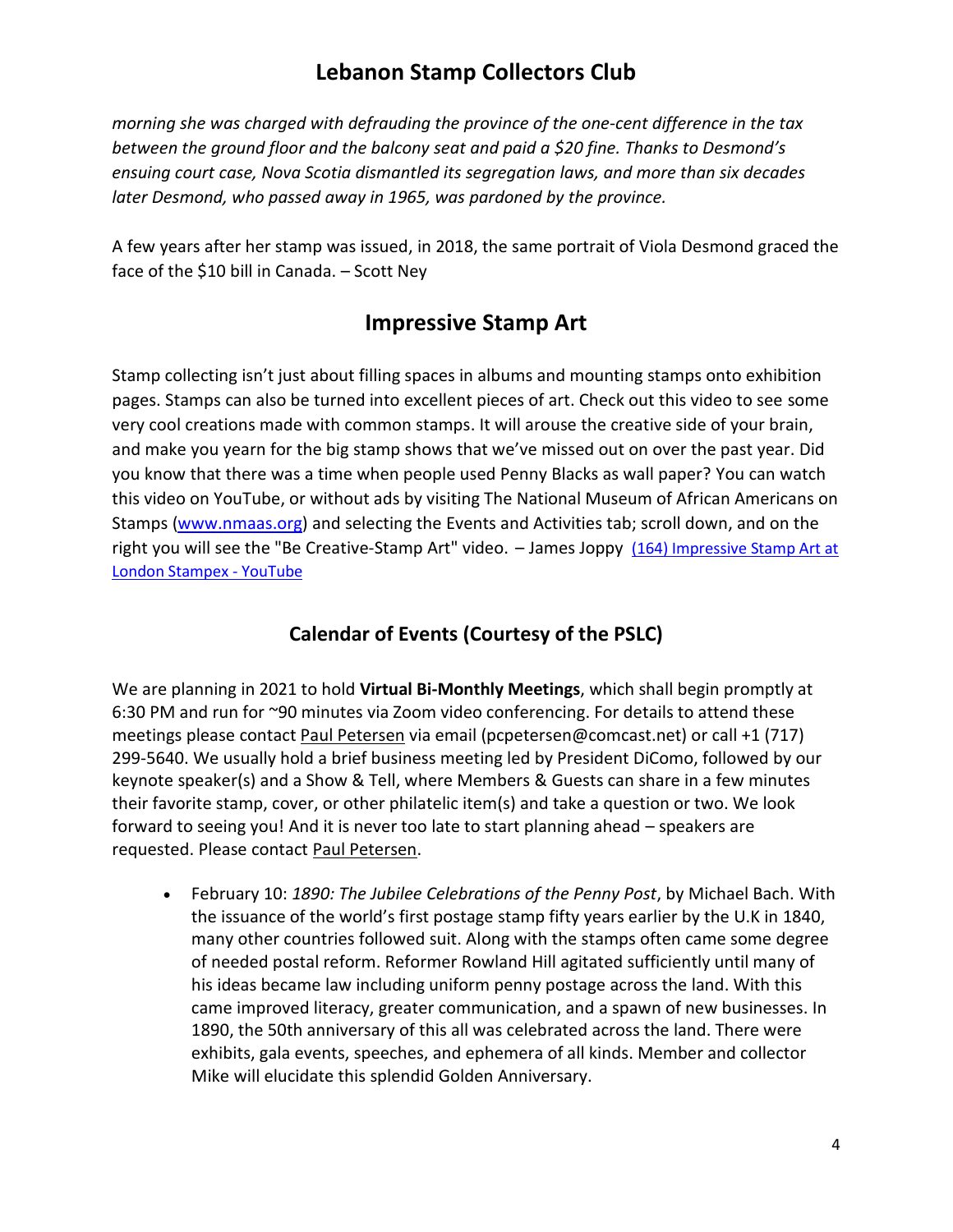February 24: *The Providence, R.I. Pre-Mailing Control Marking on the U.S. 3 Cent 1851-57 Stamp*, by Charles J. DiComo, PhD, President of PSLC & ESPHS. The rediscovery nearly 20 years ago of a number of covers and adhesives led to a reexamination of what had previously been termed a silent precancel on the U.S. 3¢ stamp, 1851-57 Issue. The adhesives have either a single horizontal and/or vertical ruled line (or both) in black pencil and/or red pencil (or both) spanning the stamp from edge to edge. An examination of over 600 Providence covers (and many more stamps) from 1851 through 1860 and the discovery of thirteen year-dated covers confirmed the period of use as April 1855 to October 1857. These control marked 3¢ adhesives were post-cancelled with the Providence, RI CDS and accepted for postage at the Providence PO. Brown University appears to be a main "account" holder, with other prominent businesses and families partaking, e.g.: Corliss Steam Engine Co.; H.F. Walling Publishers; Slade; Comstock; Steere, et al. This original research and remarkable story of ingenuity at the Providence, RI Post Office can now be shared. The lecture shall be followed by our ever-popular Show & Tell

- March 10: *The U.S. 1933 Byrd Antarctic Issue: Production, First Day and Other Uses*, by Alan Warren.
- March 24: *An Introduction to Revenue Collecting as Illustrated by Members*, led by Petersen & DiComo, PhD



### **A man who should be honored by a postage stamp**

Recently I've been moved to make a suggestion regarding a postage stamp that I'd like to see. As a collector I've never considered making such a suggestion, as I don't necessary collect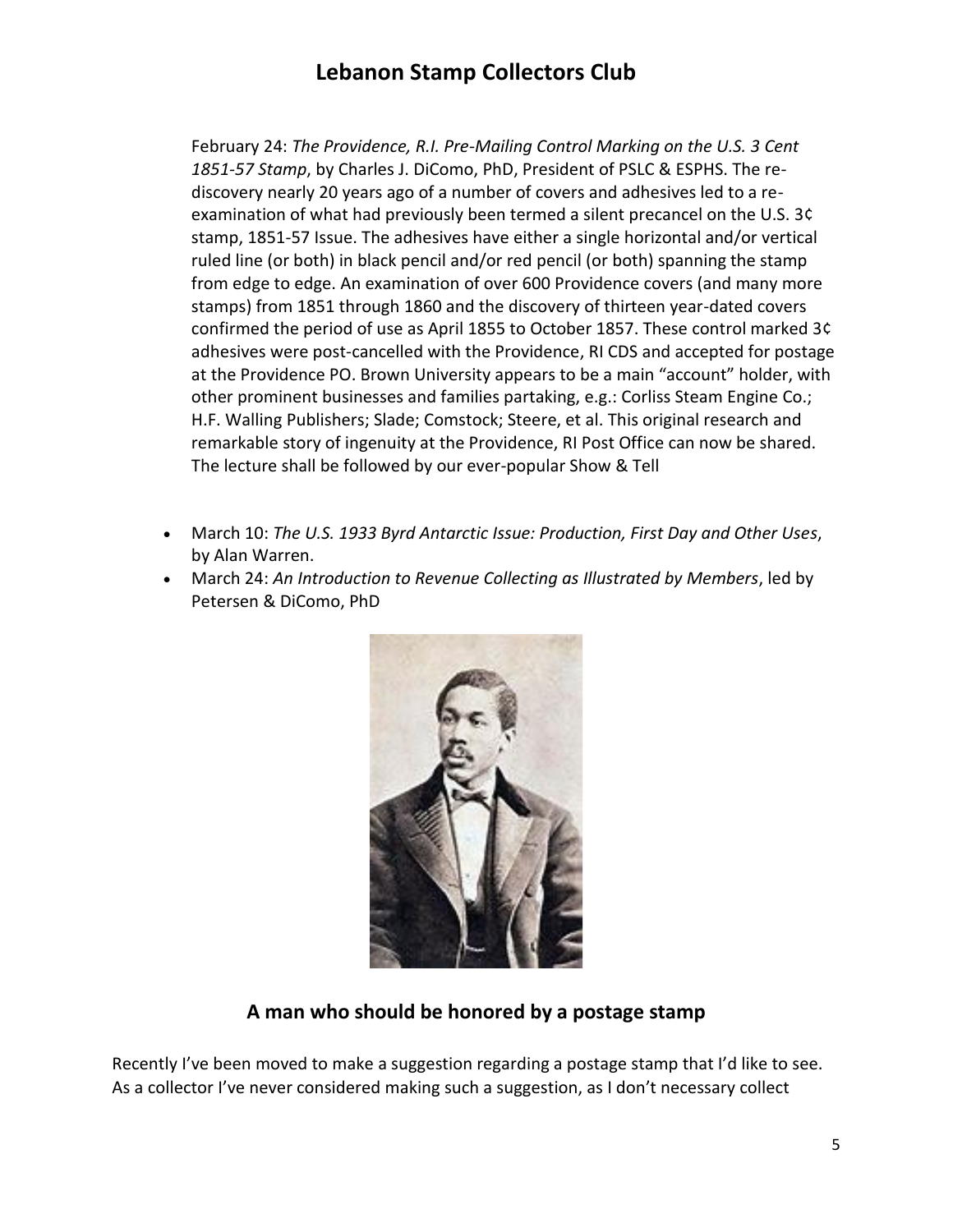current issues, and at any rate there's plenty out there to collect as it is. But from time to time the hobbies that I engage in provide extra motivation to reach out and let the world know about things that are important to me.

So it was that I decided to make a submission to the Citizens Stamp Advisory Council to suggest a stamp in honor of civil rights pioneer Octavius Catto. You'd be excused for not knowing him, as a memorial that was recently put up at his grave site calls him a "forgotten hero". He lived in Philadelphia, where in recent years he's begun to get a small measure of the attention that he deserves. Here's a copy of the letter that I sent to the committee; I will share any response that I get. If you're interested in submitting an idea for a stamp, here is the spot where you can learn more about the process: [Citizens Stamp Advisory Committee -](https://about.usps.com/who/csac/#overview) Who we are - About.usps.com. And if you agree with me that Mr. Catto would be a fine subject for a US Postage Stamp, you may write to let them know that as well. – Scott Ney

Stamp Development Attn: Citizens' Stamp Advisory Committee 475 L'Enfant Plaza SW, Room 3300 Washington, DC 20260-3501

January 1, 2021

Dear members of the Citizens' Stamp Advisory Committee,

I would like to suggest the production of an Octavius Catto stamp for the Black Heritage series of commemorative stamp issues.

Octavius Catto is worthy of being memorialized on a United States Postage Stamp for his work as a civil rights pioneer. Mr. Catto worked with Frederick Douglass and others to support the Union cause during the Civil War, helping to raise eleven regiments of United States Colored Troops in the Philadelphia Area. After the war, Mr. Catto fought to desegregate Philadelphia's trolley system. His work resulted in the passage of a Pennsylvania law that prohibited segregation in transportation systems state-wide. Mr. Catto was murdered in Philadelphia on election day in 1871, shot three times by a white man. No one was ever held accountable for his murder.

In the past decade, there have been local efforts to memorialize Octavius Catto in the Philadelphia area. A new marker at his grave-site calls him "The Forgotten Hero". Wouldn't it be great if the United States Postal Service honored Octavius Catto with a postage stamp 150 years after his life of service ended? His heroic example of citizenship will be forgotten no more.

Sincerely, Scott Ney